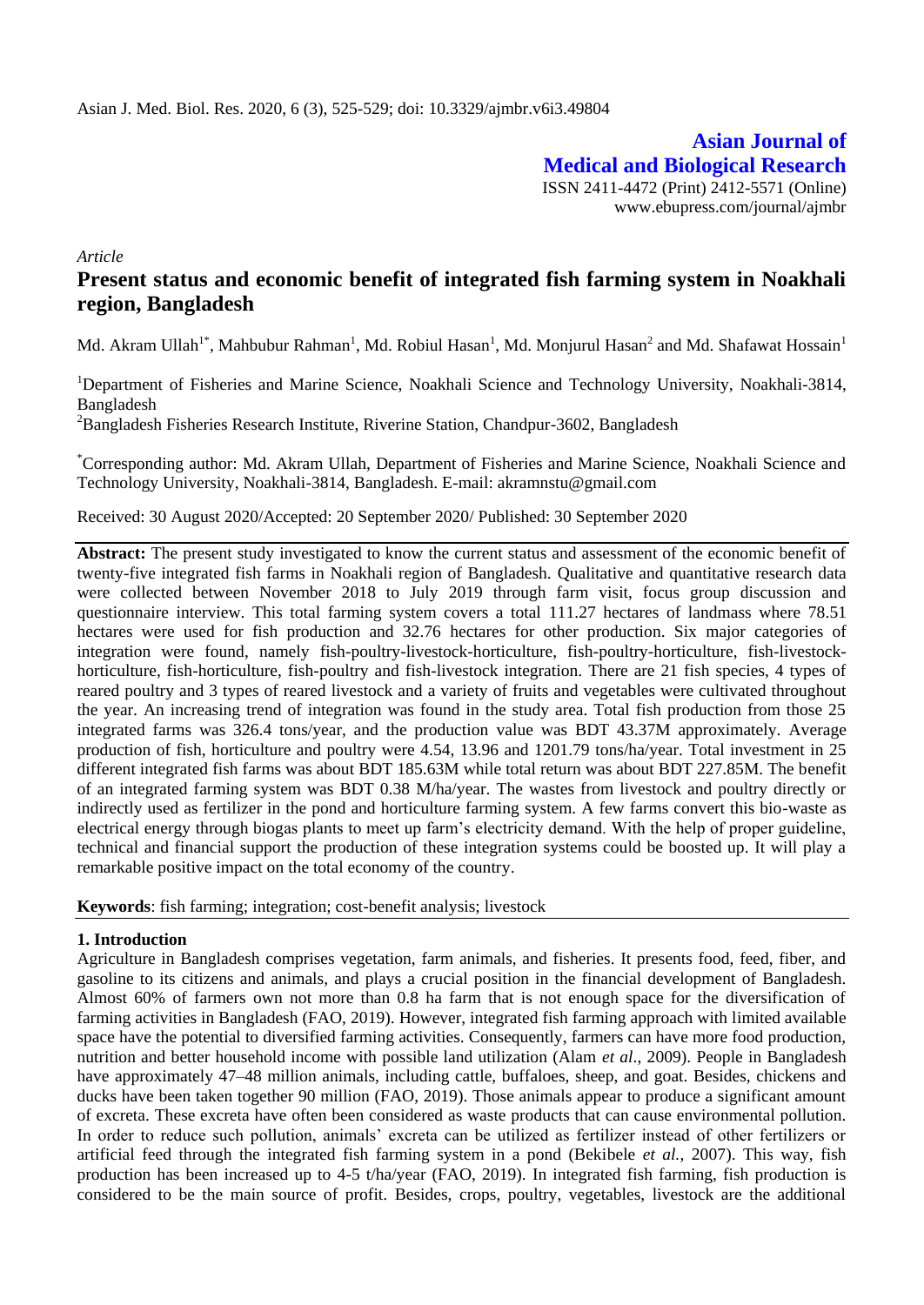**526**

source of income (Nishan et al., 2015). As a whole, integrated farming system includes enhancing production by integration of all components in a farm without external inputs. For example, crop may serve as feed for livestock (duck or poultry), manure of a livestock may serve as manure for the crop. Some livestock such as ducks appear to be helpful for controlling weeds by eating them. Thus, the integrated farming system is a kind of recycling process in which resources are well-utilized without being wasted (Bekibele *et al.*, 2007). However, most farmers in Bangladesh are subsistence farmer. They tend to get cashback from the farm investment. While single crop culture entrepreneurs are at risk and facing uncertainty due to inconsistent income and career opportunity to farmers, it is necessary to introduce a favourable integrated fish farming system for obtaining economic benefits and sustainable food production (Al Mamun and Debi, 2012). Therefore, our study attempted to gain information regarding the present status and financial benefit of integrated fish farming system in Noakhali, Bangladesh.

## **2. Materials and Methods**

We collected both qualitative and quantitative data from the farm survey in Noakhali (Figure 1). For collecting data, we followed a focus group discussion and questionnaire interview for about eight months (November 2018 to July 2019). After data collection, data were organized and analyzed by MS Excel. Finally, we produced a graph for a clear understanding of the cost-benefit of integrated fish farms.



**Figure 1. Site of the studied integrated fish farms.**

## **3. Results**

## **3.1. Status of integration system**

There are six major categories of integration practiced in the study areas namely Fish-poultry- livestockhorticulture (F-P-L-H), Fish-poultry-horticulture (F-P-H), Fish-livestock-horticulture (F-L-H), Fish-horticulture (F-H), Fish-poultry (F-P) and Fish-livestock (F-L). We found that Fish-poultry farming integration practice was highest (36%) and Fish-horticulture farming integration occupied the lowest (only 4%). Out of the surveyed 25 farms, 19 farms were single ownership, and the remaining 6 farms were multiple ownership (Table 1). The total farms' size was 111.27 hectares, where the fish farming area was 78.51 hectares including 210 grow-out ponds and 71 nursery ponds.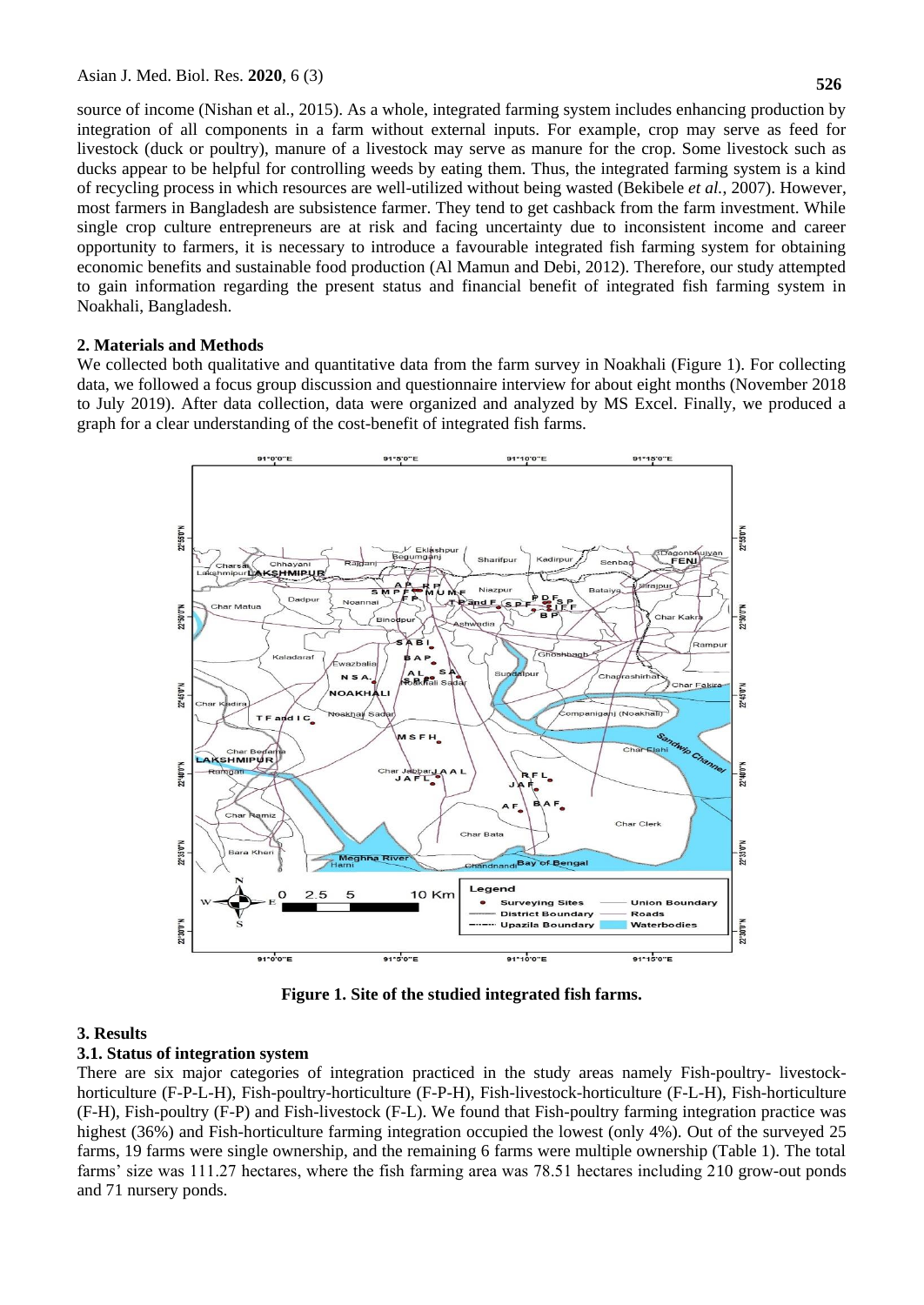| Table 1. Scenario of the studied integrated fish farms. |  |
|---------------------------------------------------------|--|
|---------------------------------------------------------|--|

| <b>Farm Code</b> | Ownership | <b>Integration</b> | Farm area (ha) | Pond area (ha) |
|------------------|-----------|--------------------|----------------|----------------|
| $I-F1$           | Single    | $F-L-H$            | 16.19          | 7.69           |
| $I-F2$           | Single    | $F-P-L-H$          | 4.05           | 2.83           |
| $I-F3$           | Single    | $F-L$              | 3.24           | 2.43           |
| $I-F4$           | Single    | $F-L-H$            | 4.05           | 3.04           |
| $I-F5$           | Single    | $F-P-L-H$          | 12.15          | 8.10           |
| $I-F6$           | Single    | $F-P-H$            | 1.21           | 1.01           |
| $I-F7$           | Single    | $F-L-H$            | 2.63           | 1.42           |
| $I-F8$           | Single    | $F-P-H$            | 1.94           | 0.49           |
| $I-F9$           | Multiple  | $F-P$              | 2.02           | 1.62           |
| $I-F10$          | Single    | $F-P$              | 0.32           | 0.32           |
| $I-F11$          | Single    | $F-P-H$            | 0.97           | 0.97           |
| $I-F12$          | Single    | $F-P-H$            | 2.43           | 1.94           |
| $I-F13$          | Single    | $F-P$              | 2.83           | 2.02           |
| $I-F14$          | Multiple  | $F-P$              | 6.88           | 0.81           |
| $I-F15$          | Single    | $F-P-L-H$          | 3.64           | 2.15           |
| $I-F16$          | Single    | $F-P-L-H$          | 4.45           | 3.97           |
| $I-F17$          | Single    | $F-L$              | 0.81           | 0.81           |
| $I-F18$          | Multiple  | $F-P$              | 0.81           | 0.81           |
| $I-F19$          | Single    | $F-H$              | 9.72           | 9.72           |
| $I-F20$          | Single    | $F-P$              | 0.65           | 0.65           |
| $I-F21$          | Single    | $F-P$              | 4.05           | 3.85           |
| $I-F22$          | Multiple  | $F-P$              | 2.02           | 2.02           |
| $I-F23$          | Multiple  | $F-L-H$            | 5.99           | 5.67           |
| $I-F24$          | Single    | $F-L$              | 6.07           | 4.05           |
| $I-F25$          | Multiple  | $F-P$              | 12.15          | 10.12          |

I-F1=Babul Agro Farm I-F2=Jabed Agro Farm I-F3=Alauddin farm I-F4=Subarna Agro-Based Initiative I-F5=Bismillah Agro Production I-F6=Safi Poultry Farm I-F7=Shanti Agro I-F8=Shahajan Miya Poultry Farm I-F9=Alauddin poultry I-F10=Faria Poultry I-F11=Ripon Poultry I-F12=Moinul Ulum Madrasa Farm I-F13=Ma Scientific Fisheries Hatchery I-F14=N. S. Agro I-F15=Jahanara Azad Agro Limited I-F16=Jamshed Agro Farm Limited I-F17=Prova Dairy Farm I-F18=Sabuj Poultry I-F19=Ismail Fish Farm I-F20=Bhowmik Poultry I-F21=Tahera Poultry and Fisheries I-F22=Shamola Poultry Farm I-F23=Amble Limited I-F24= Raifa Fisheries Limited I-F25= Tanisha Fisheries and Integrated Complex

**Source:** Survey 2018-2019 **(F**-Fish, **H**-Horticulture, **P**-Poultry, **L-**Livestock).

#### **3.2. Available fish species cultured in the integrated studied farms**

During the survey, 21 species were found cultured in studied farms pond. These species are *Oreochromis mossambicus*, *Labeo rohita*, *Gibelion catla*, *Pangasius pangasius*, *Cirrhinus cirrhosus*, *Barbonymus gonionotus*, *Labeo calbasu*, *Labeo gonius*, *Hypophthalmichthys molitrix*, *Aristichthys nobilis*, *Ctenopharyngodon idella*, *Heteropneustes fossilis*, *Clarias batrachus*, *Mystus cavasius*, *Ompok pabda*, *Chitala chitala*, *Macrobrachium rosenbergii*, *Cyprinus carpio*, *Lates calcarifer*, *Anabas testudineus* and *Labeo bata*.

## **3.3. Trends of integration**

According to the current research work, all the integrated farms were established between 2000 to 2017. Each year new farms were involved in the integrated farming business. An Increasing trend of Integrated farming business was observed during the study period (Figure 2).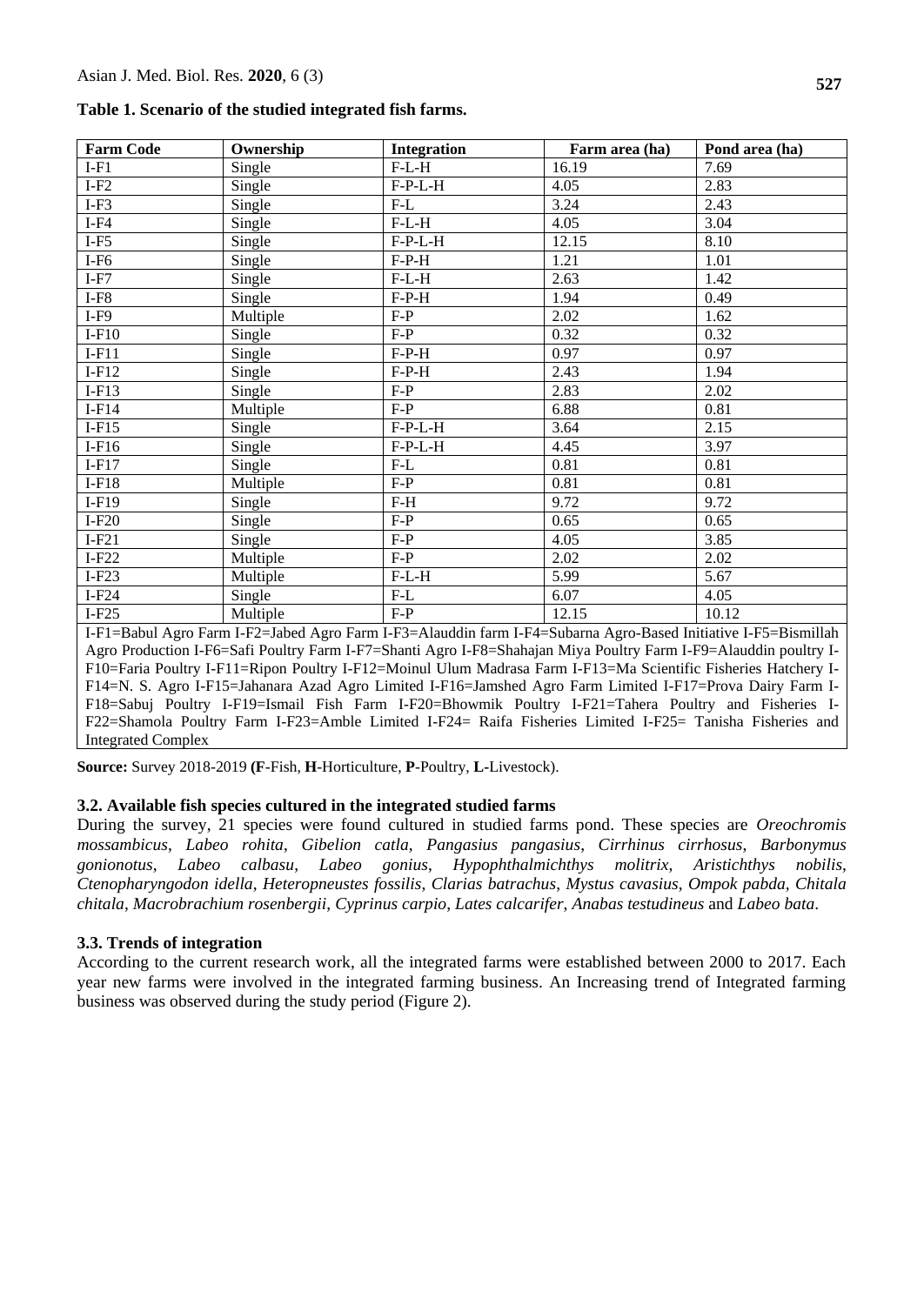

**Figure 2. Trends of Integrated farm in the studied area.**

#### **3.4. Cost-benefit analysis of integrated fish farming**

Our survey showed that the total investment of Fish-Horticulture-Poultry-Livestock, Fish-Horticulture-Poultry, Fish-Horticulture-Livestock, Fish-Horticulture, Fish-Poultry and Fish-Livestock farming system was BDT 81370400.00, 14242500.00, 23303860.00, 740000.00, 54307950.00 and 11664300.00 respectively (Figure 3). The total return of Fish-Horticulture-Poultry-Livestock, Fish-Horticulture-Poultry, Fish-Horticulture-Livestock, Fish-Horticulture, Fish-Poultry and Fish-Livestock farming system was BDT 98540800.00, 19601000.00, 31033900.00, 1265000.00, 62756275.00 and 14654300.00, respectively (Figure 3). The total benefit of Fish-Horticulture-Poultry-Livestock, Fish-Horticulture-Poultry, Fish-Horticulture-Livestock, Fish-Horticulture, Fish-Poultry and Fish-Livestock farming system was BDT 17170400.00, 5358500.00, 7730040.00, 525000.00, 8448325.00 and 2990000.00 respectively.



**Figure 3. Comparison of cost-benefit analysis in the different farming system.**

#### **4. Discussion**

Our results show that six major categories of integration available in the current study area, including Fishpoultry-livestock-horticulture, Fish-poultry-horticulture, Fish-livestock-horticulture, Fish-horticulture, Fishpoultry and Fish-livestock. Our study revealed that most of the farms practiced fish-poultry in their farms which is evidenced by other studies conducted in Mymensingh (Uddin *et al*., 2015). Similarly, fish cum poultry culture